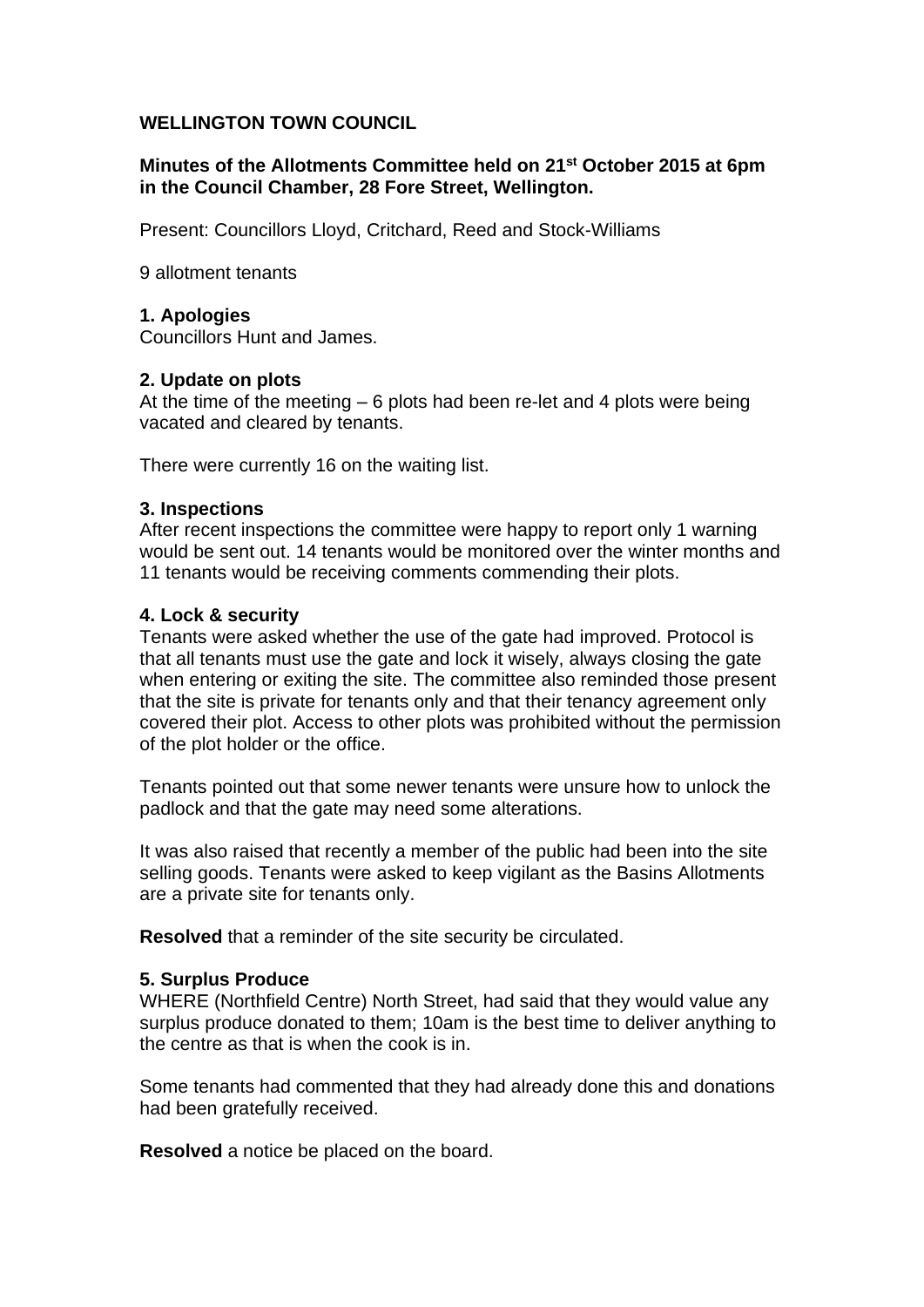## **6. Tenants Matters**

#### **(a) Co-option of tenants**

A recommendation of a possible tenant to be co-opted on to the committee had come forward. Some committee members felt that this may be a useful way of getting tenants views heard on certain matters.

Tenants felt that this was unnecessary. Since the large meeting of all tenants in 2013 they felt that they were well listened to and had multiple options for communication with both the office and committee. It was felt that a single or double co-option wouldn't be representative of their views.

**Resolved** that the committee continue to invite tenants to Committee meetings. Any tenants unable to attend these were invited to send their comments.

## **(b) Dumping of waste on site**

Tenants were disappointed with the amount of waste being dumped on the site. Not only did this kill wild flowers on the banks but also once it had died down created access holes and threatened security. The waste was described as green waste, clippings and weeds as well as produce but also such things as plastics and plasterboard.

One tenant had also notified the office of waste such as flower pots and other items being dumped into his compost bin on his plot.

**Resolved** that tenants be asked to stop the dumping of any rubbish anywhere on the site. Any waste suitable for composting should be composted on plots otherwise the waste should be taken off site and disposed of properly. There is not a communal compost bin or a communal waste bin, therefore all waste must be dealt with by the individual tenants.

#### **(c) Use of weed killer**

Tenants asked if both other tenants and the committee would reduce the use of weed killer on the site and plots.

The committee explained that it now advised black plastic silage sheeting type material to prevent weed growth as this was better for the ground as well as easy to remove by rolling it back and working on bits of the plots at a time.

**Resolved** that tenants be advised to use the black plastic method rather than weed killer.

## **(d) Burning of plastic and tyres**

Tenants raised concerns surrounding the burning of tyres and plastics on some plots.

The committee explained that this was against tenancy agreement conditions.

**Resolved** that tenants report anyone saw burning inappropriate items on their plots to the office.